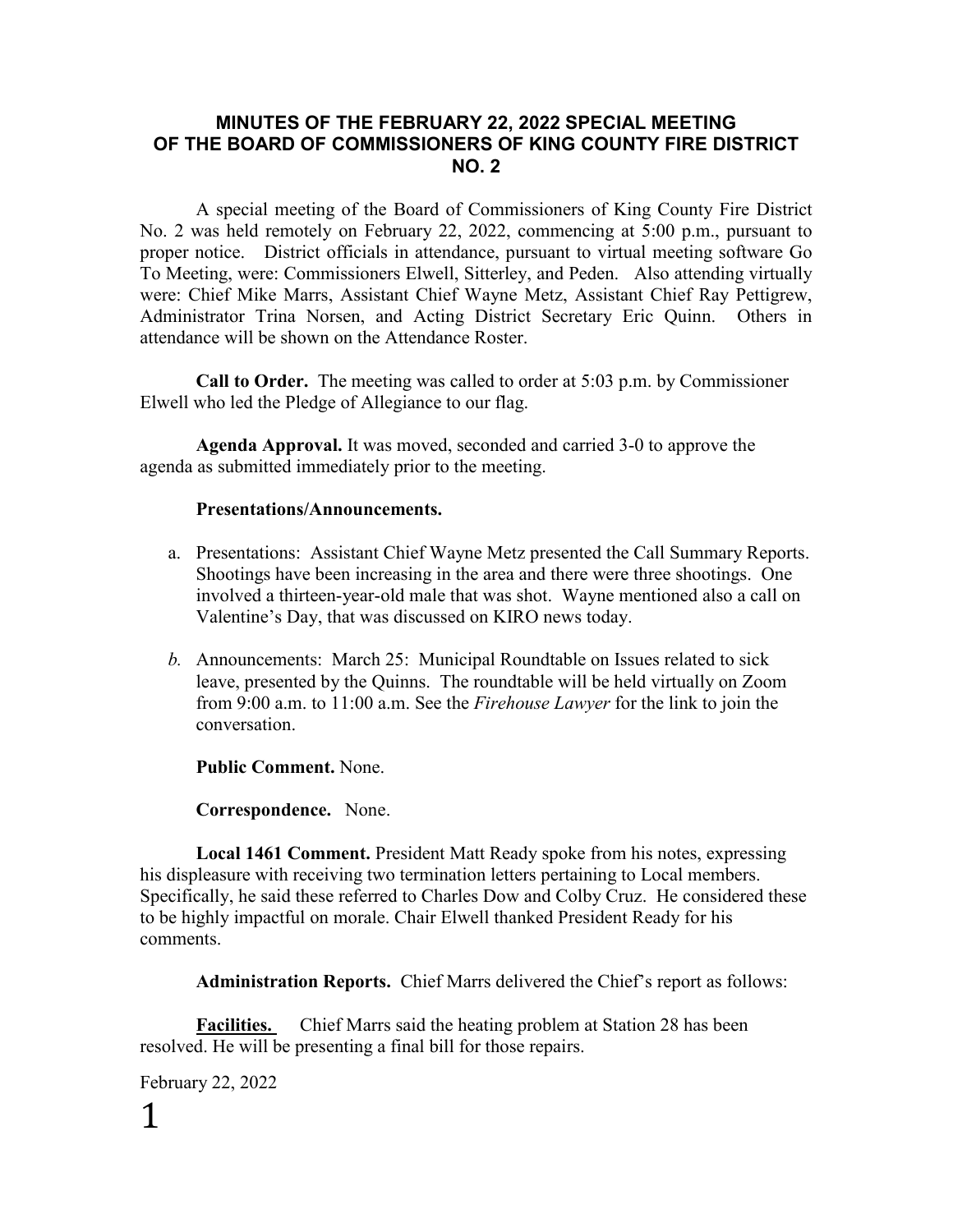**Equipment.** There is an extra Fire Department engine that needs to be declared surplus.

**Personnel.** Chief Marrs called upon AC Wayne Metz for an operations update. AC Metz said the call volume is up 91 calls from the same period last year. The four recruits that are now in academy are doing well. One is presently working days. Wayne updated the board as to the hiring of new firefighters and the deadlines for interviews and other application benchmarks. The District will be doing vertical vent training on a house in the next three days. Wayne also indicated that the gentleman who stole the district's Ford Escape has been convicted, and the court is asking Wayne what the district might seek in restitution.

**Events.** Chief Marrs briefly discussed something he had heard from Emergency Management pertaining to the issues going on in the Ukraine and how that may result in a massive cyberattack. For a Covid-19 update, the new Omicron variant has been detected in all 50 states. We do not expect another spike, however. The deaths and hospitalizations are decreasing. Chief Marrs said we might be turning the corner.

The next meeting of the board, another special meeting, will take place on March  $8<sup>th</sup>$ . The State Auditor's exit conference will take place at that meeting.

There will be an executive session at the end of this meeting.

**Consent Agenda.** The Consent Agenda, all of which was approved 3-0, upon a motion made by Commissioner Sitterley and seconded by Commissioner Peden, consisted of the Chief's Report, the meeting minutes of the special meeting of February 8, 2022, the Voucher Approval for February 2022 as follows: Expense Fund: Voucher No. 220201001 through 220201087 in the amount of \$1,573,089.52, due for payment February 28, 2022, and a declaration of surplus property that is damaged or obsolete, so not serviceable for operations (see attached list).

**Unfinished Business.** None.

### **New Business. Motion: Repair of HVAC at Station 28.**

Commissioner Sitterley moved, and Commissioner Peden seconded, a motion to approve and authorize payment for HVAC repair at Station 28. Services were performed by Hermanson Company LLP, chosen from the current vendor list, for a total price including tax of \$9,853.01. Motion carried, 3-0.

**Executive Session:** The Board convened into an executive session at 5:25 p.m. pursuant to RCW 42.30.110(1) (g) to discuss the performance of a public employee and/or to evaluate the qualifications of an applicant for public employment. Chair Elwell

February 22, 2022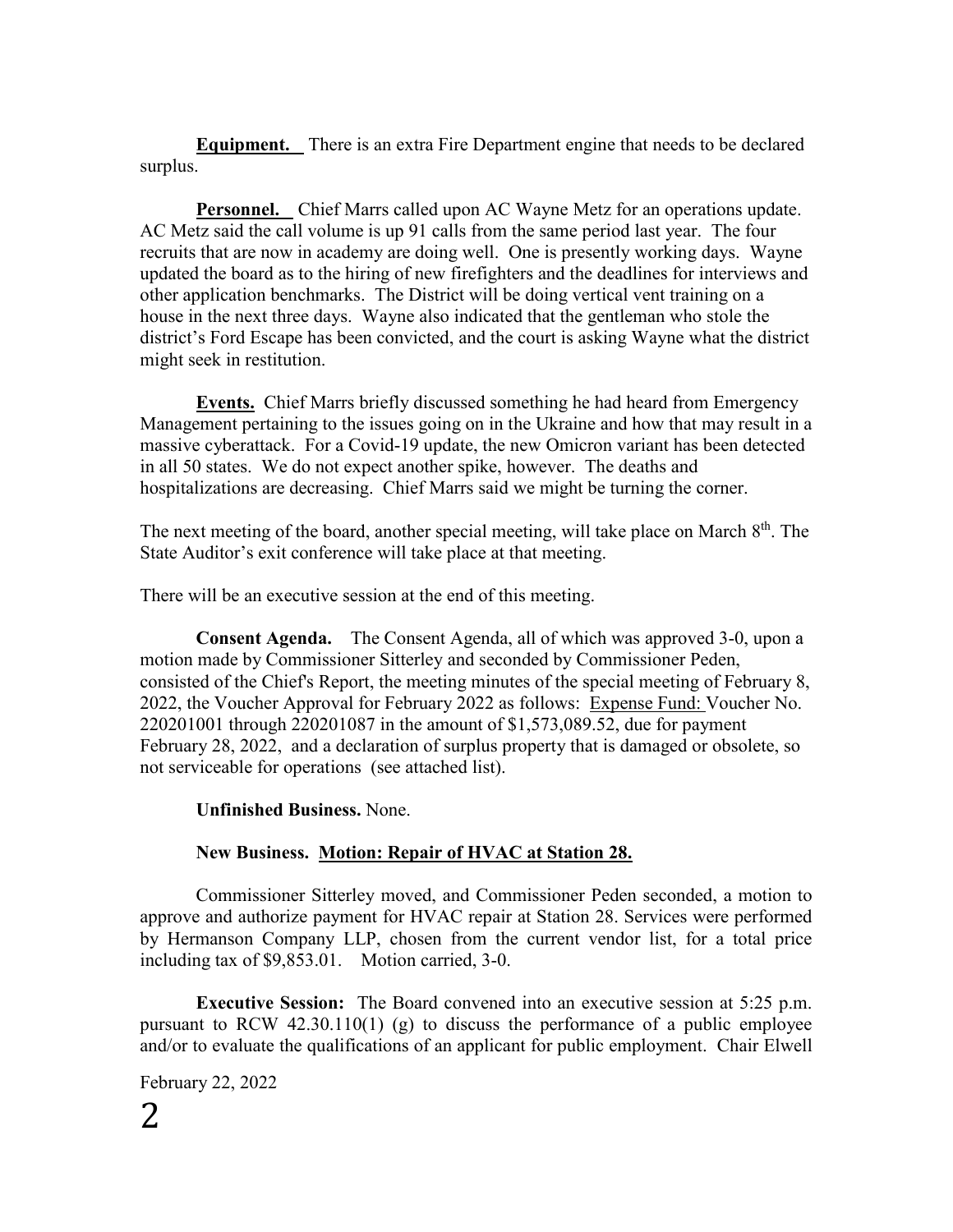said the executive session would last for 45 minutes and therefore would conclude at 6:10 p.m., with no action to be taken thereafter. The Board reconvened into open session at 6:10 p.m.

**Good of the Order.** Commissioner Sitterley said he was going whale watching while in Maui.

**Adjournment.** Pursuant to motion, the meeting was adjourned at 6:12 p.m.

**Attachments.** Attached to these Minutes are copies of:

- 1. the Meeting Notice
- 2. the Meeting Agenda
- 3. the Attendance Roster
- 4. Call Summary Reports.
- 5. Hermanson Invoice.
- 6. Surplus List (Pierce pumper).
- 7. Accounts Payable list.

Minutes Approved: **March 8, 2022**

Attest:

 $\frac{Joseph F. \;Quinn}{\sim}$ 

Joseph F. Quinn, District Secretary Ted Sitterley

1 x gan [\\_\\_\\_\\_\\_\\_\\_\\_\\_\\_\\_\\_\\_\\_\\_\\_\\_\\_\\_\\_\\_\\_\\_\\_\\_](https://na4.documents.adobe.com/verifier?tx=CBJCHBCAABAA05zhqDucMrfeO8JAfcIS0hkh6jv7RRgK) Chris Elwell (Mar 17, 2022 09:50 PDT)

Chris Elwell Chairman

Commissioner

RUDY PEDEN (Mar 9, 2022 11:01 PST) RUDY PEDEN

Rudy Peden Commissioner

February 22, 2022 3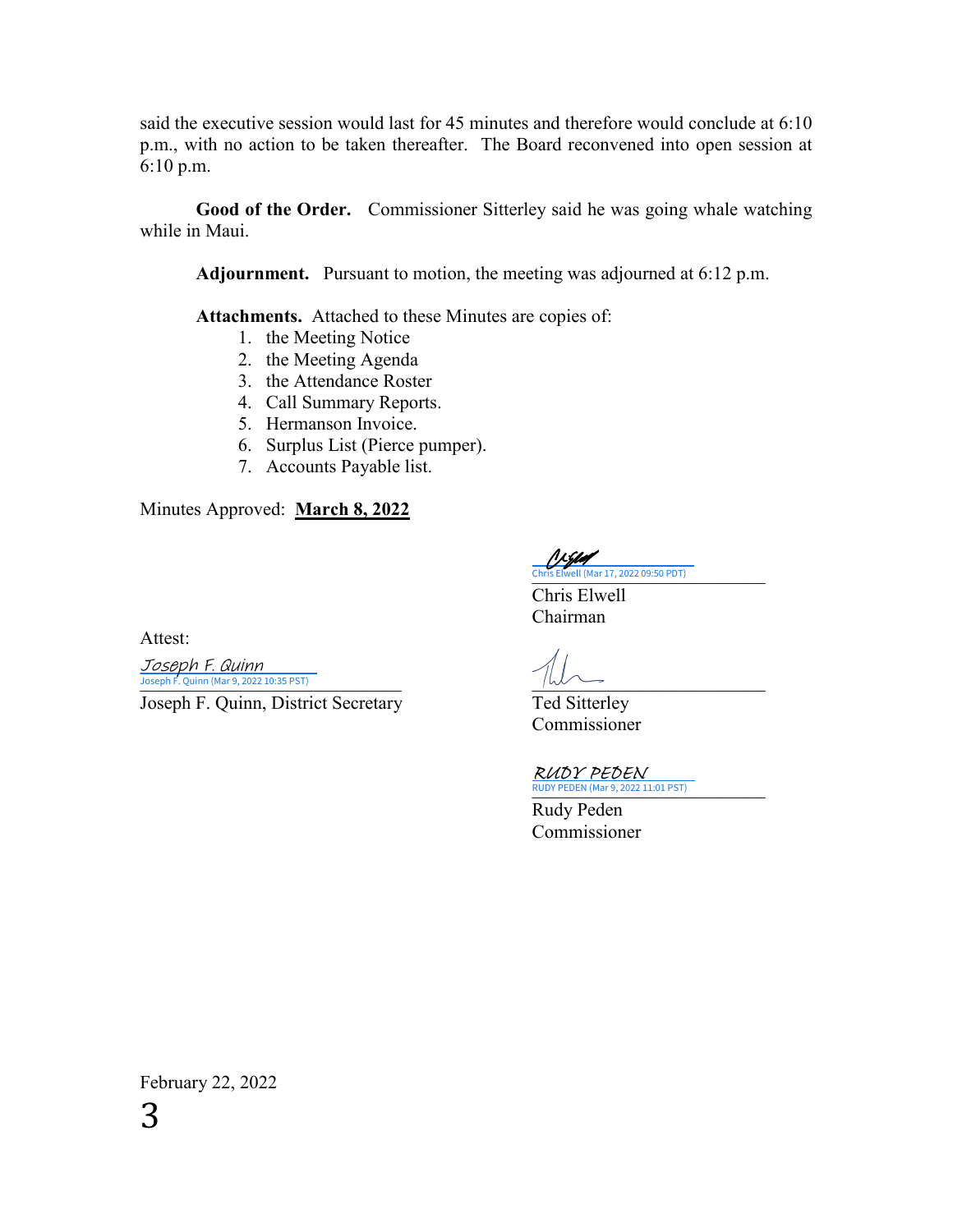# Minutes of the 2/22/2022 Board Meeting

Final Audit Report 2022-03-17

| 2022-03-09                                   |
|----------------------------------------------|
| Trina Norsen (tnorsen@king2fd.org)           |
| Signed                                       |
| CBJCHBCAABAA05zhqDucMrfeO8JAfcIS0hkh6jv7RRgK |
|                                              |

## "Minutes of the 2/22/2022 Board Meeting" History

- **D** Document created by Trina Norsen (tnorsen@king2fd.org) 2022-03-09 - 5:16:20 PM GMT
- $\boxtimes$  Document emailed to Chris Elwell (celwell@king2fd.org) for signature 2022-03-09 - 5:17:16 PM GMT
- Document emailed to Ted Sitterley (ted.sitterley@us.belfor.com) for signature 2022-03-09 - 5:17:16 PM GMT
- $\boxtimes$  Document emailed to RUDY PEDEN (firesta33@yahoo.com) for signature 2022-03-09 - 5:17:16 PM GMT
- Document emailed to Joseph F. Quinn (joequinn@firehouselawyer.com) for signature 2022-03-09 - 5:17:16 PM GMT
- **Email viewed by Ted Sitterley (ted.sitterley@us.belfor.com)** 2022-03-09 - 5:17:22 PM GMT
- $\mathscr{O}_\bullet$  Document e-signed by Ted Sitterley (ted.sitterley@us.belfor.com) Signature Date: 2022-03-09 - 5:24:50 PM GMT - Time Source: server
- **Email viewed by Chris Elwell (celwell@king2fd.org)** 2022-03-09 - 6:20:17 PM GMT
- **Email viewed by Joseph F. Quinn (joequinn@firehouselawyer.com)** 2022-03-09 - 6:34:44 PM GMT
- $\mathscr{O}_\bullet$  Document e-signed by Joseph F. Quinn (joequinn@firehouselawyer.com) Signature Date: 2022-03-09 - 6:35:30 PM GMT - Time Source: server
- Email viewed by RUDY PEDEN (firesta33@yahoo.com) 2022-03-09 - 6:57:35 PM GMT

Adobe Sign